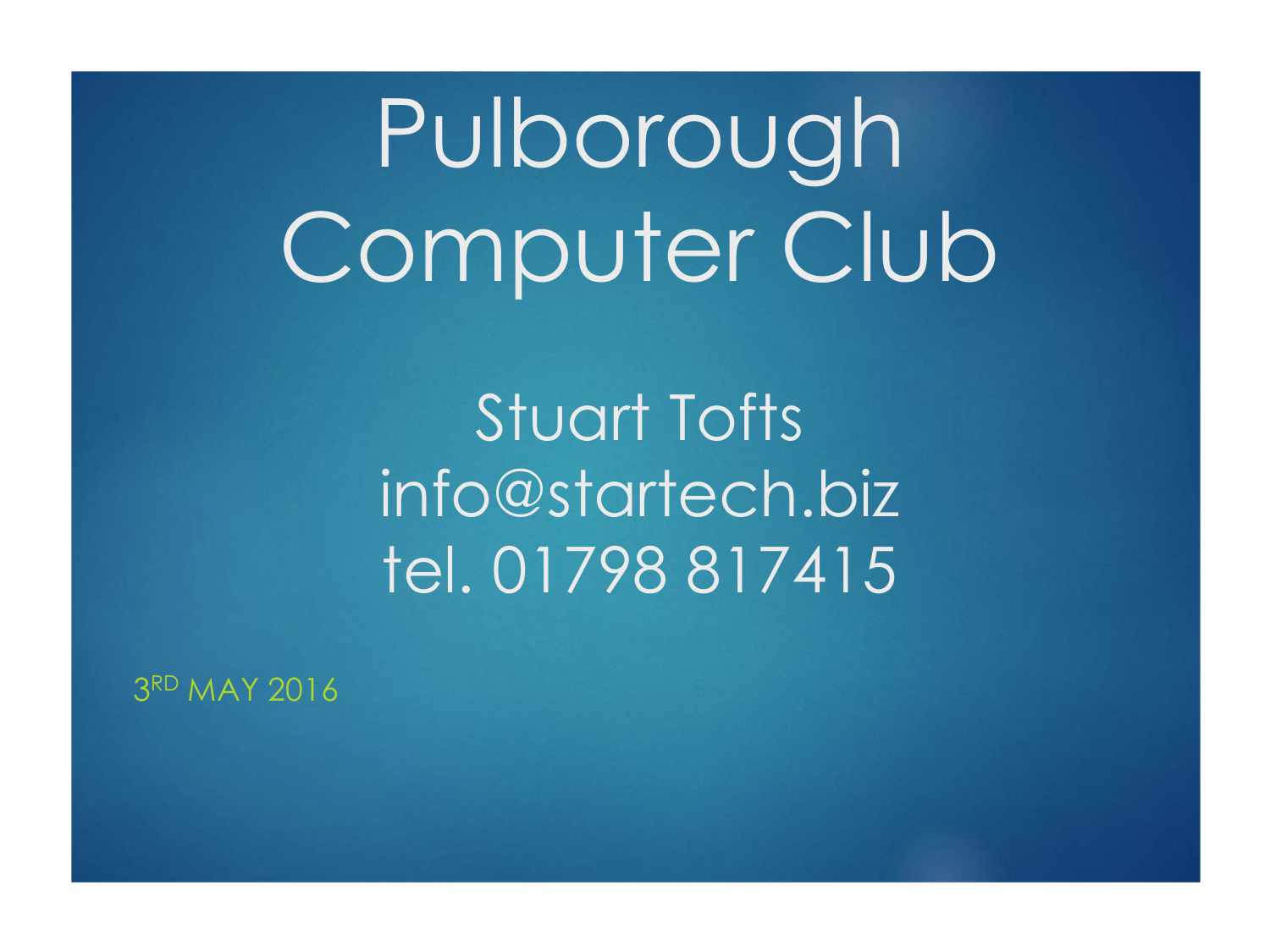### My Introduction

▶ 20 years experience in IT

- **13 years in educational IT**
- 4 years as a self employed teach the state of the state of the state of the state of the state of the state of the state of the state of the state of the state of the state of the state of the state of the state of the sta
- I'm a tech, but I hate jar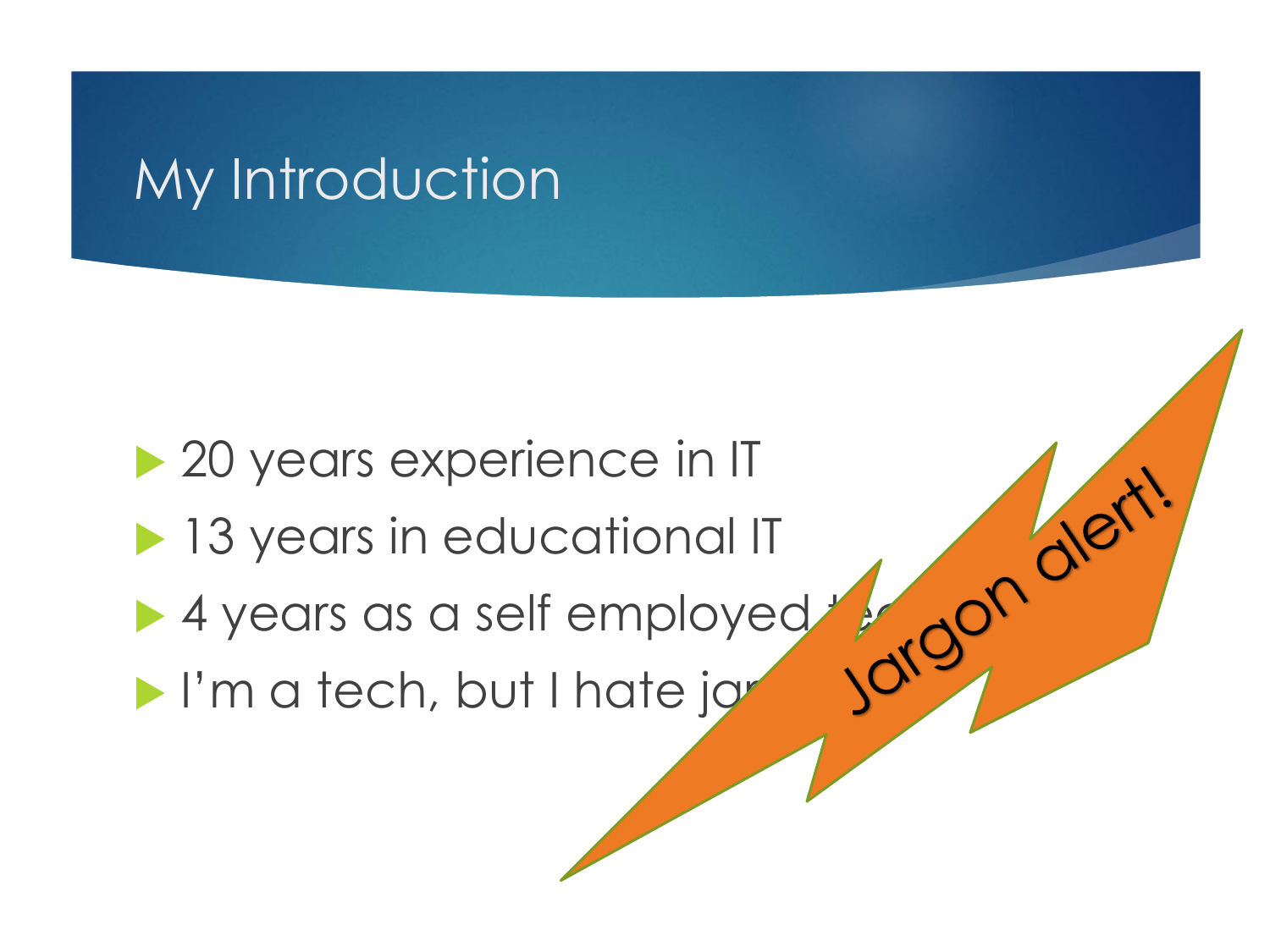### Agenda

Backing up. Why, when and how?

- Best deals for online and offline storage. Google Drive vs. Dropbox
- Harness the power of Google.
- Email IMAP and POP3 explained!
- **The best upgrades for a laptop or PC**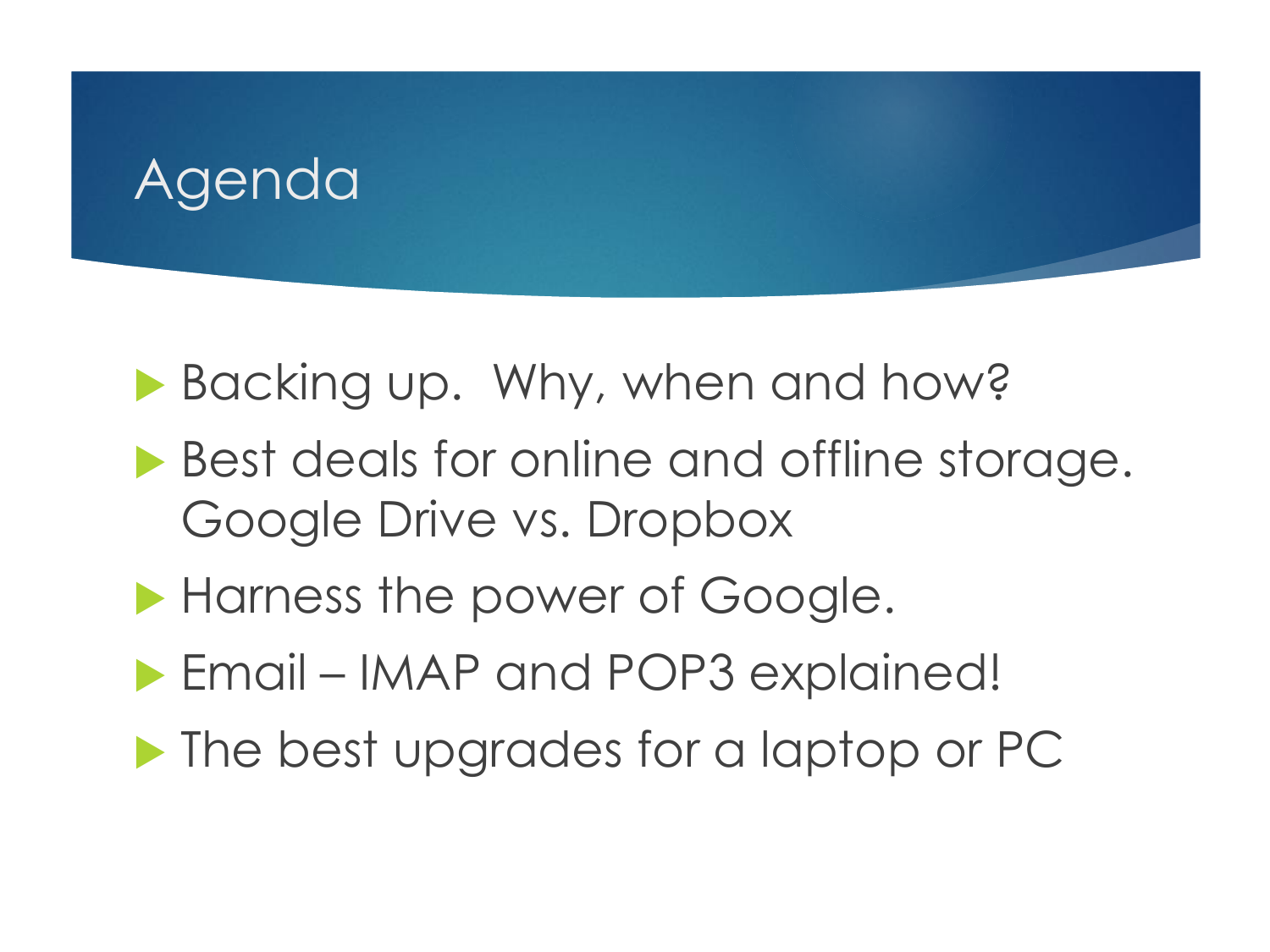#### BACKUP YOUR PC OR LAPTOP…..

# WHY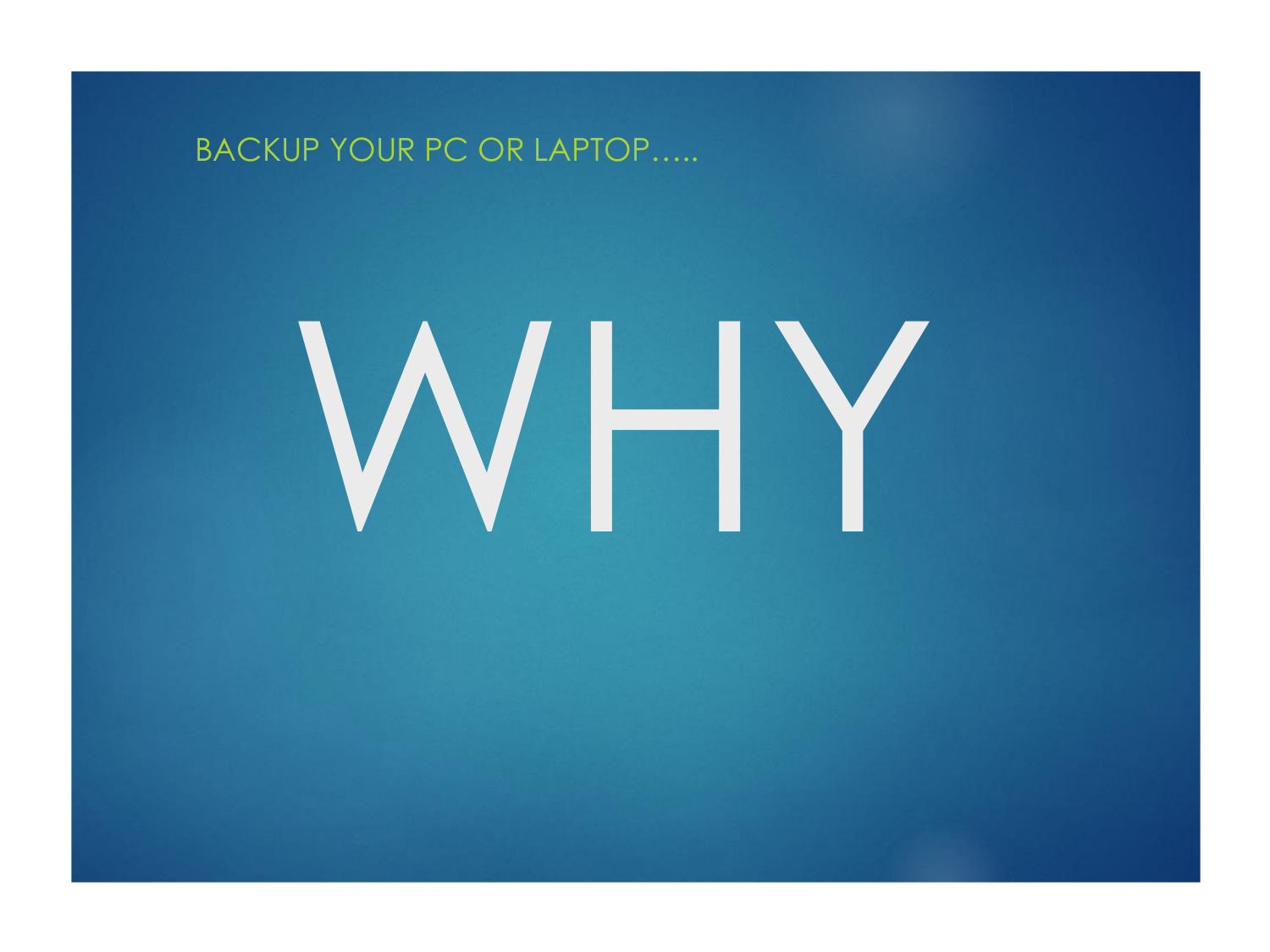### Why should I backup?

### $\blacktriangleright$  To preserve your: documents, photos, music, email. **Your 'DATA'**

Recovery from computer failure.

Peace of mind!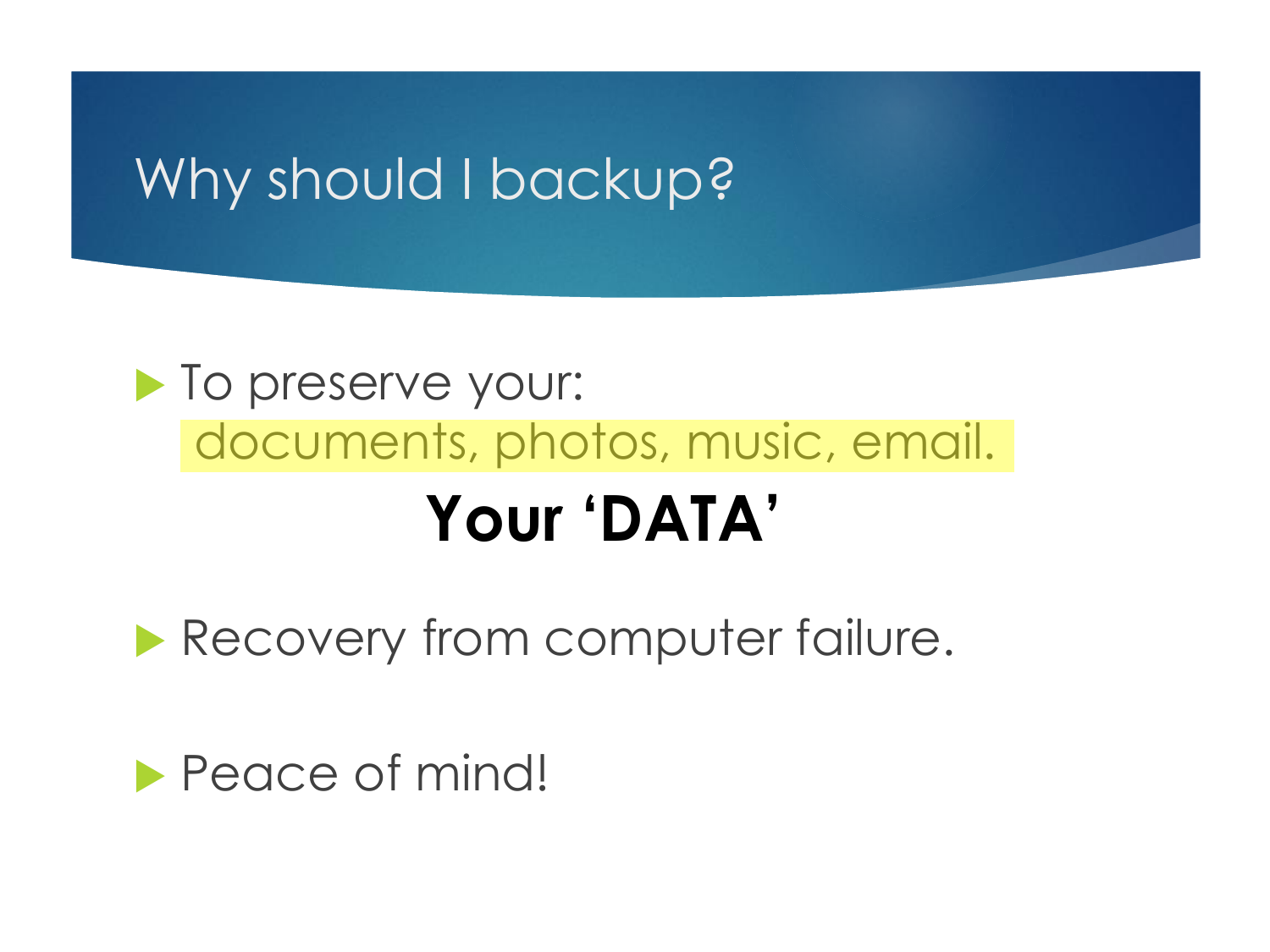#### BACKUP YOUR PC OR LAPTOP…..

# WHEN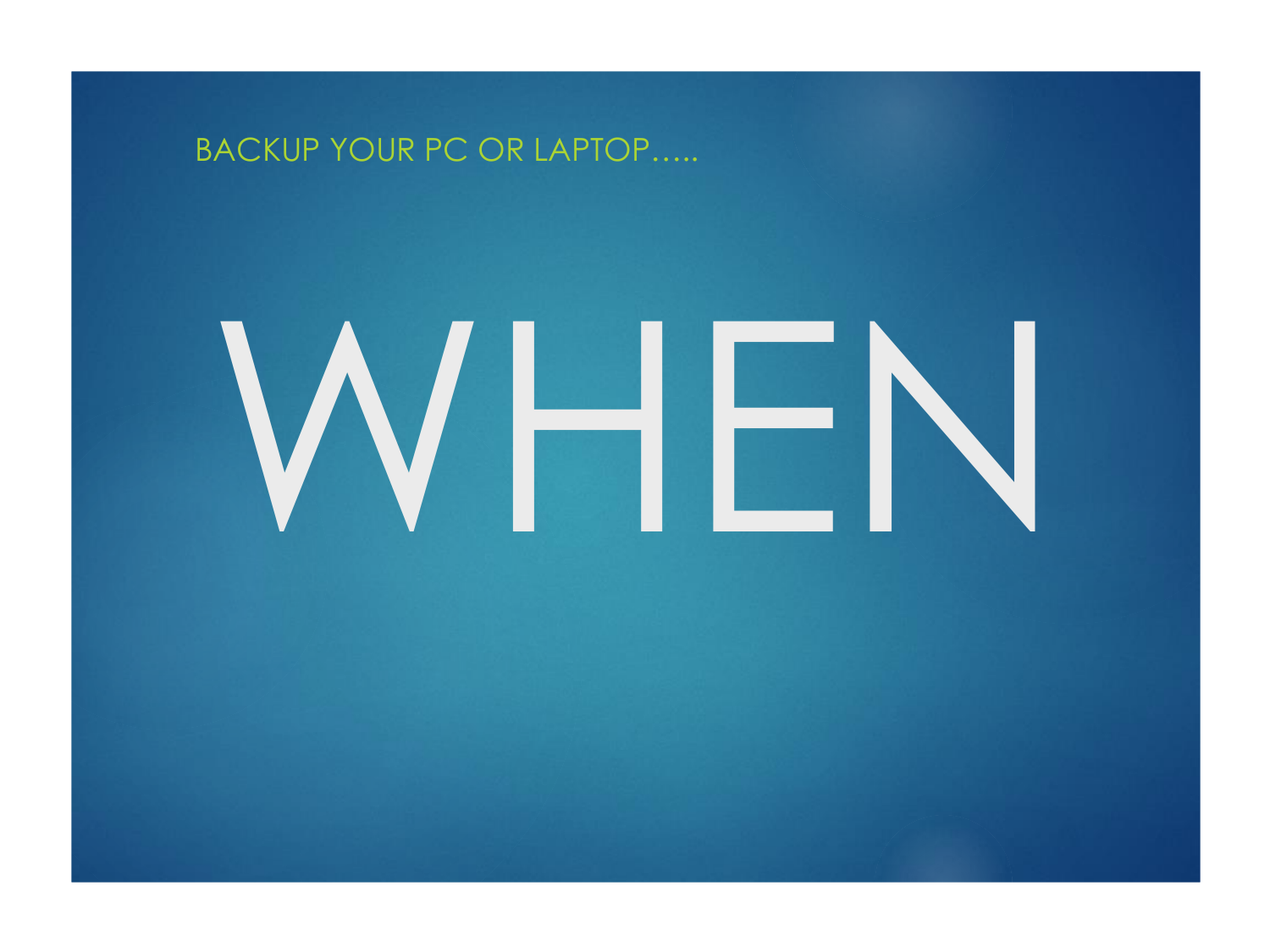### When should I backup?

### **There is not a set rule.**

### **Try to follow the 3-2-1 rule of backup.**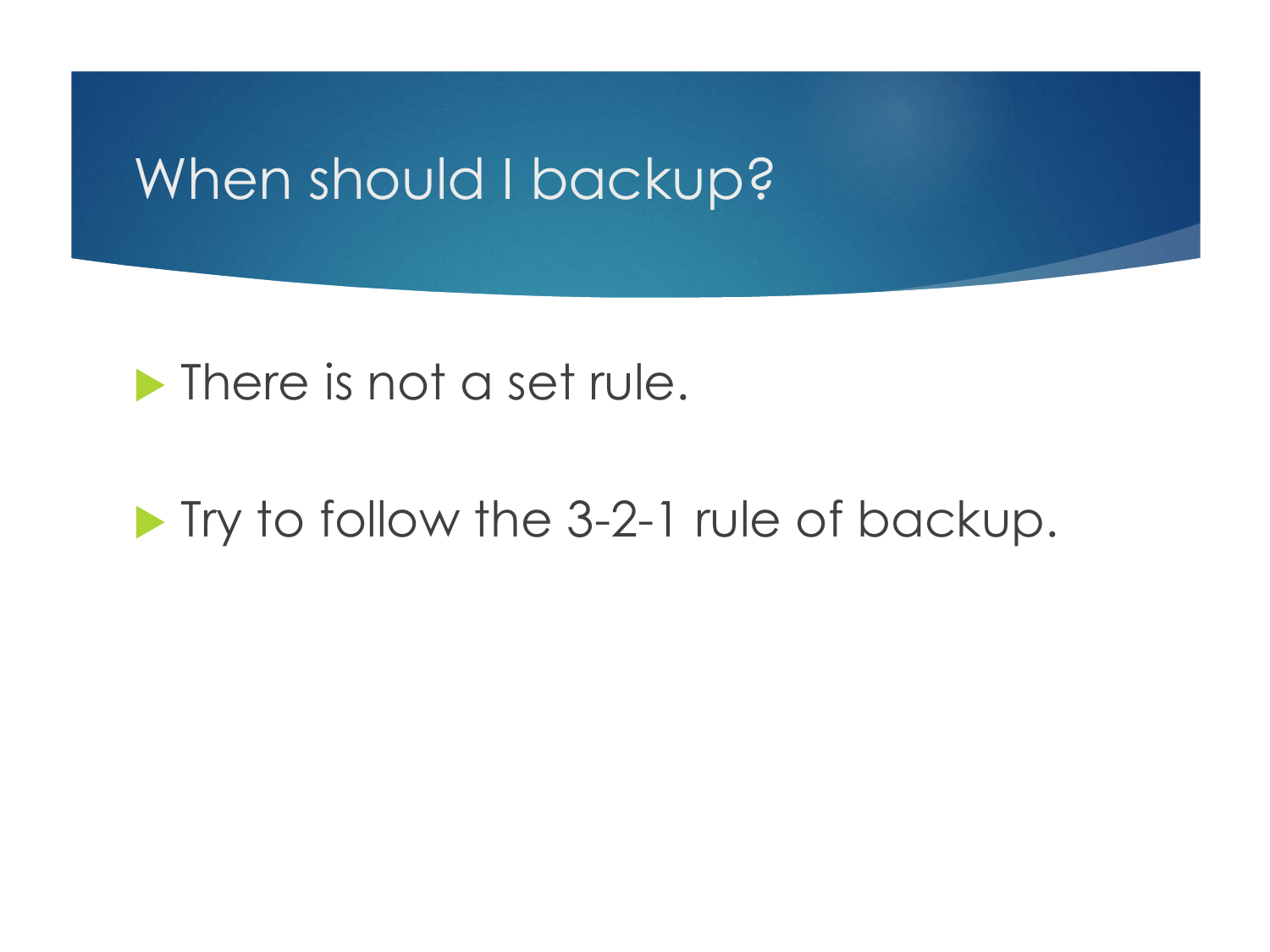### The 3-2-1 method of backup

### $\frac{3}{2}$  copies of the data In 2 different formats 1 of them off-site











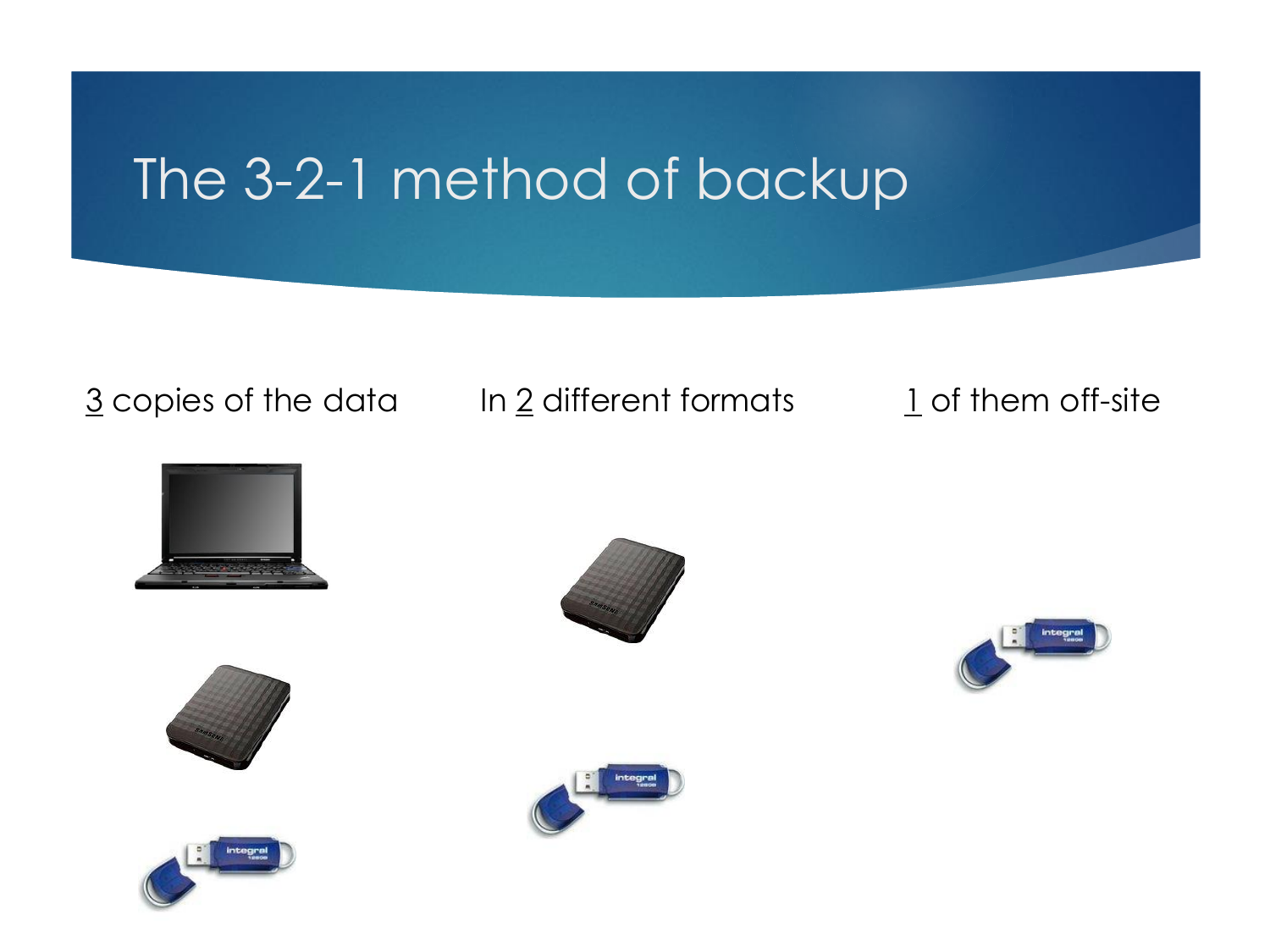### Recommended Drives

### For an external hard drive try this link.. [www.tinyurl.com/pcc-external](http://www.tinyurl.com/pcc-external)

### **For a USB Stick**



### Available tonight - 16GB for £2.50!!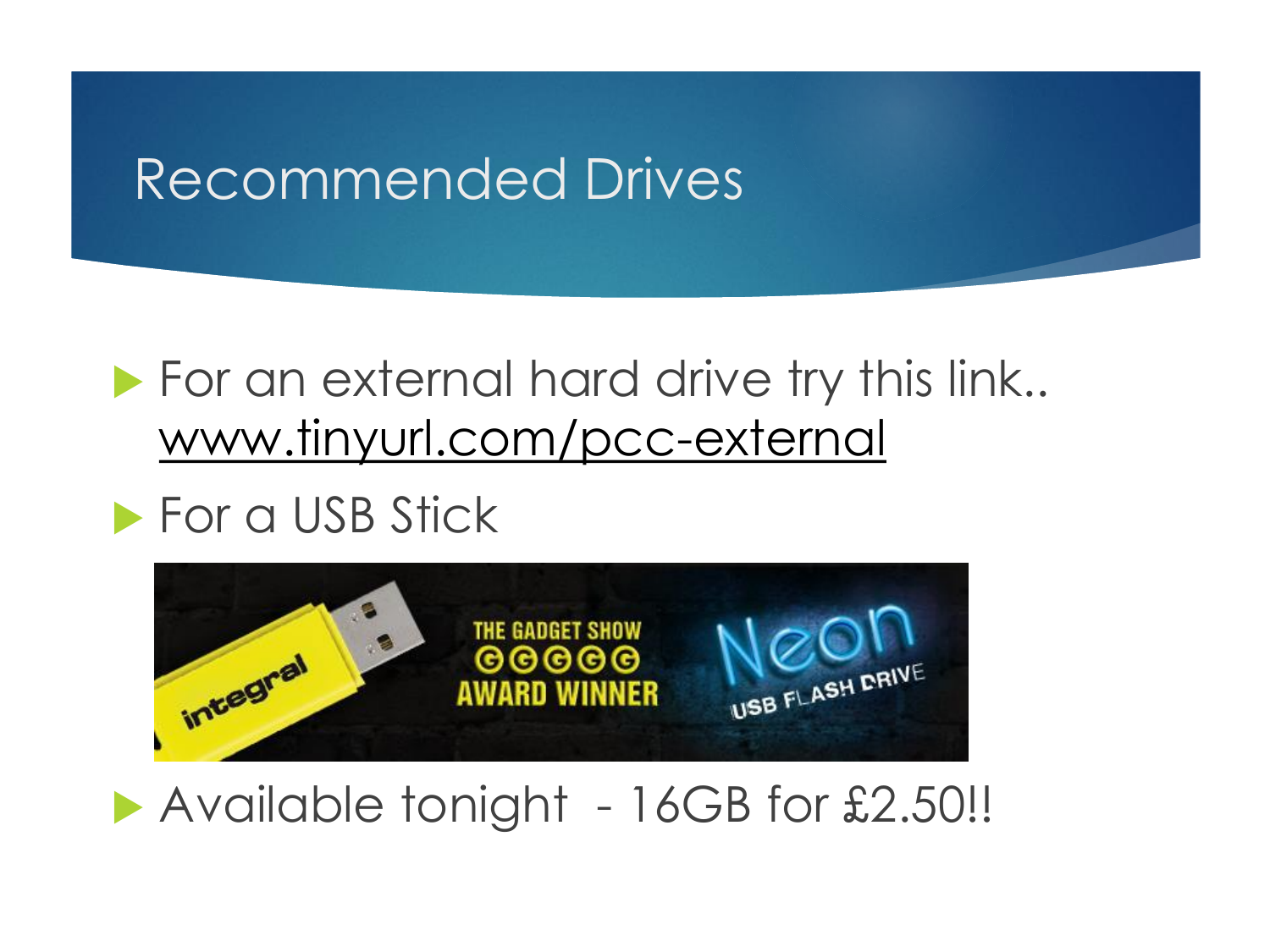### Case Study: Real life example – Mrs B.







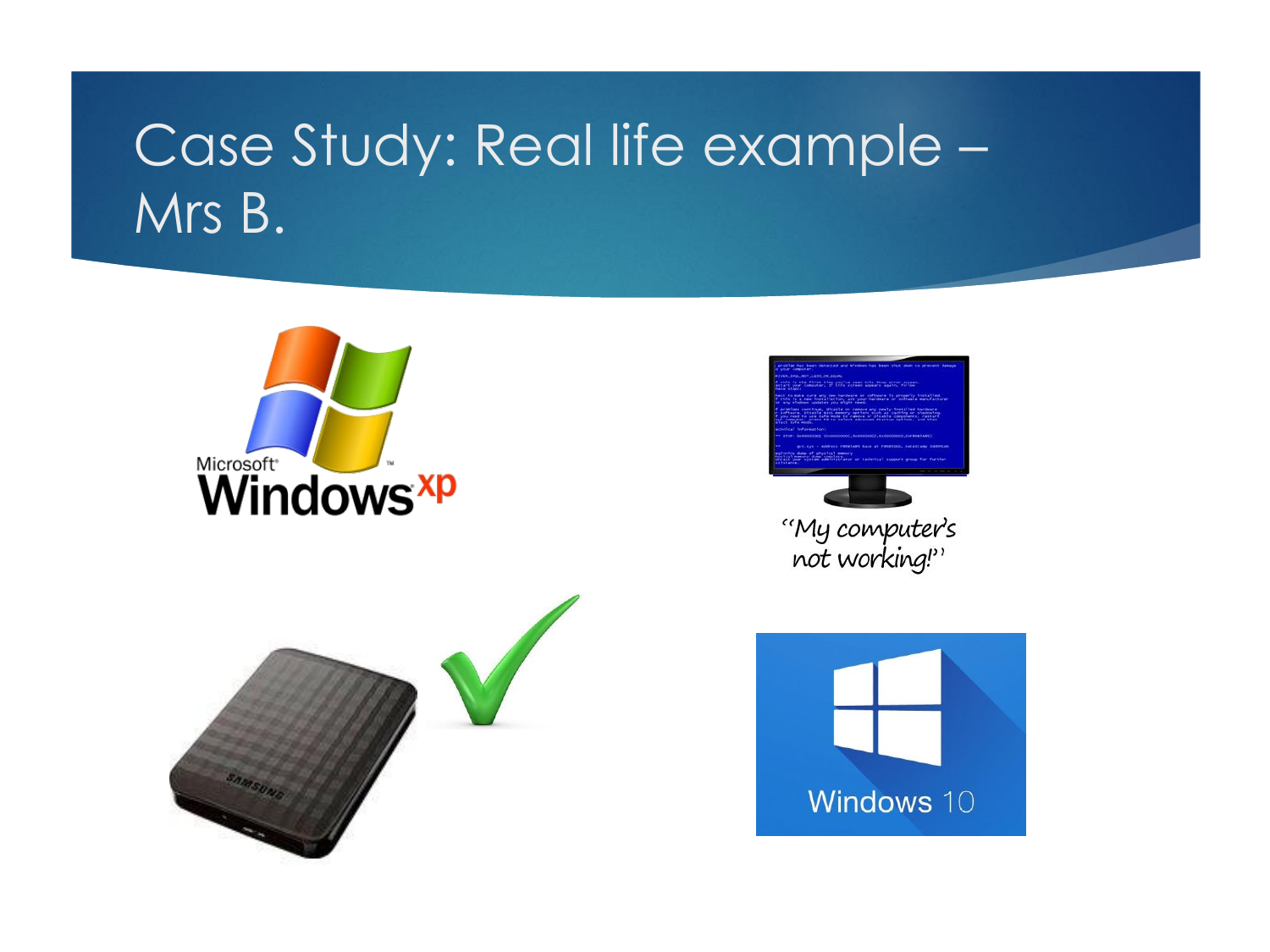### BACKUP YOUR PC OR LAPTOP…..

# HOW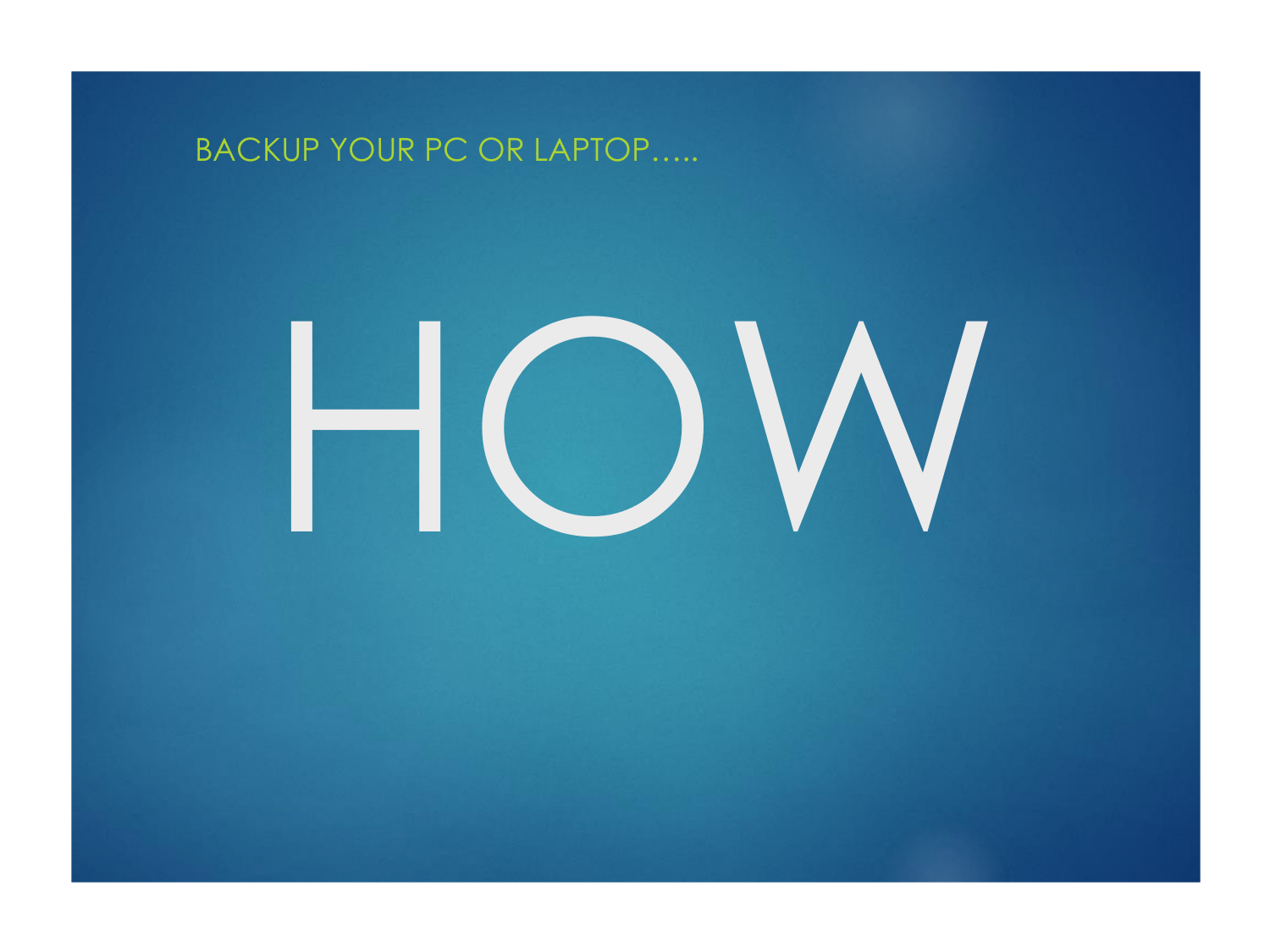### Demonstration 1: Backing up

### ▶ Simple: Copying files

### Scheduled: Windows 7 backup

**Number 10: File History.**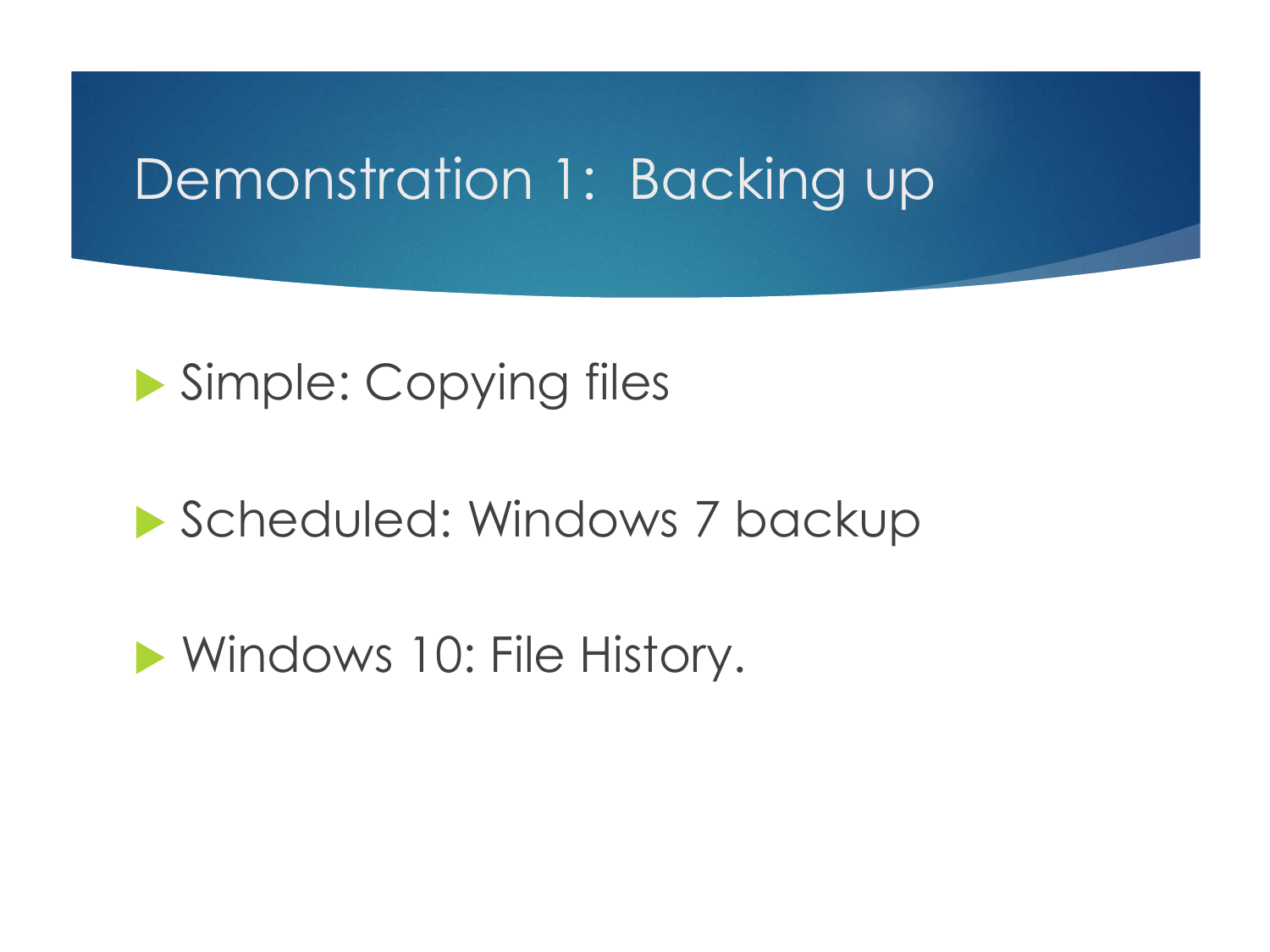### What about online storage?

### What is it?

### $\blacktriangleright$  Is it safe?

### How much does it cost?

How can I use it?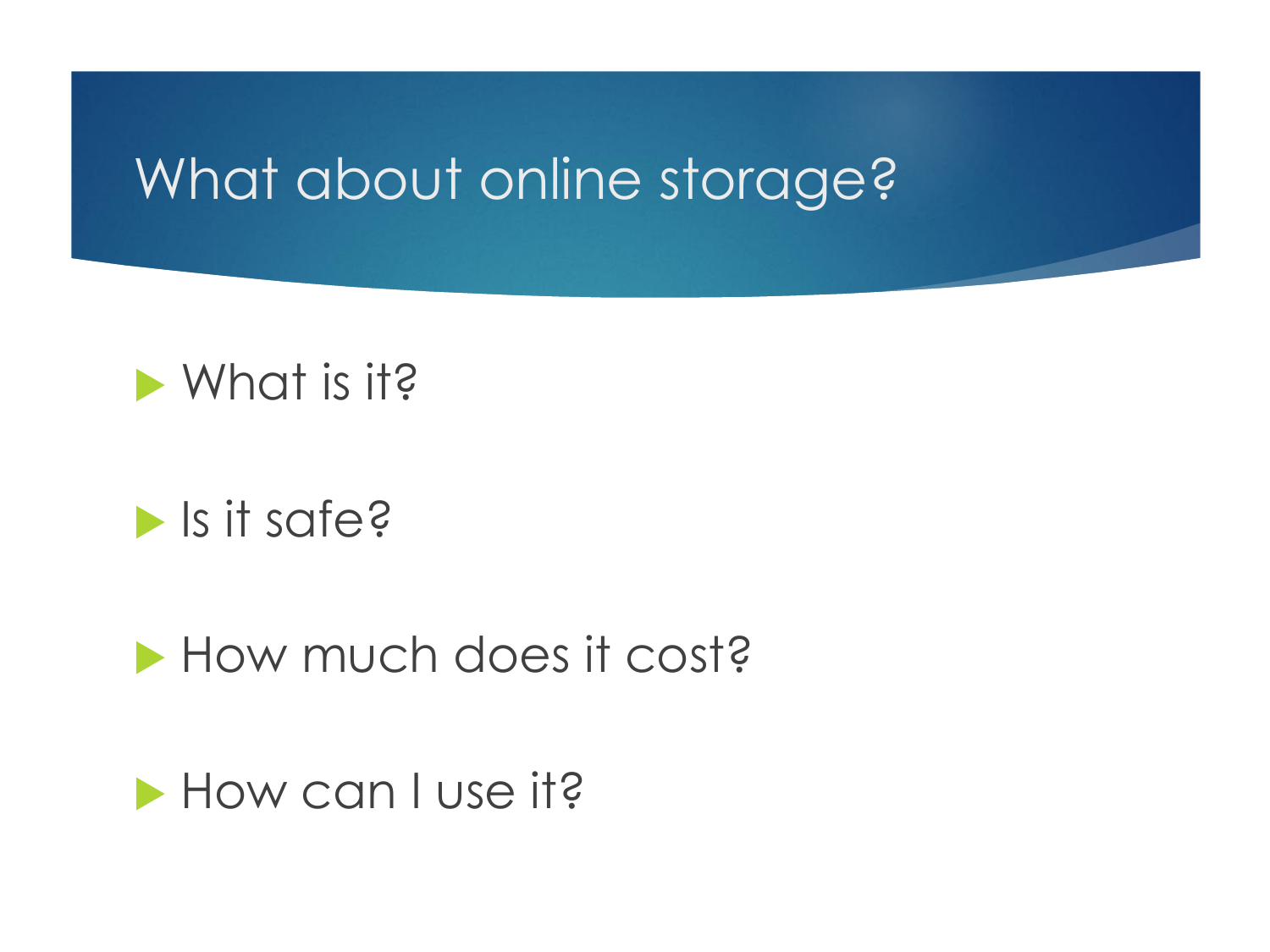### Demonstration 2 – Online Storage



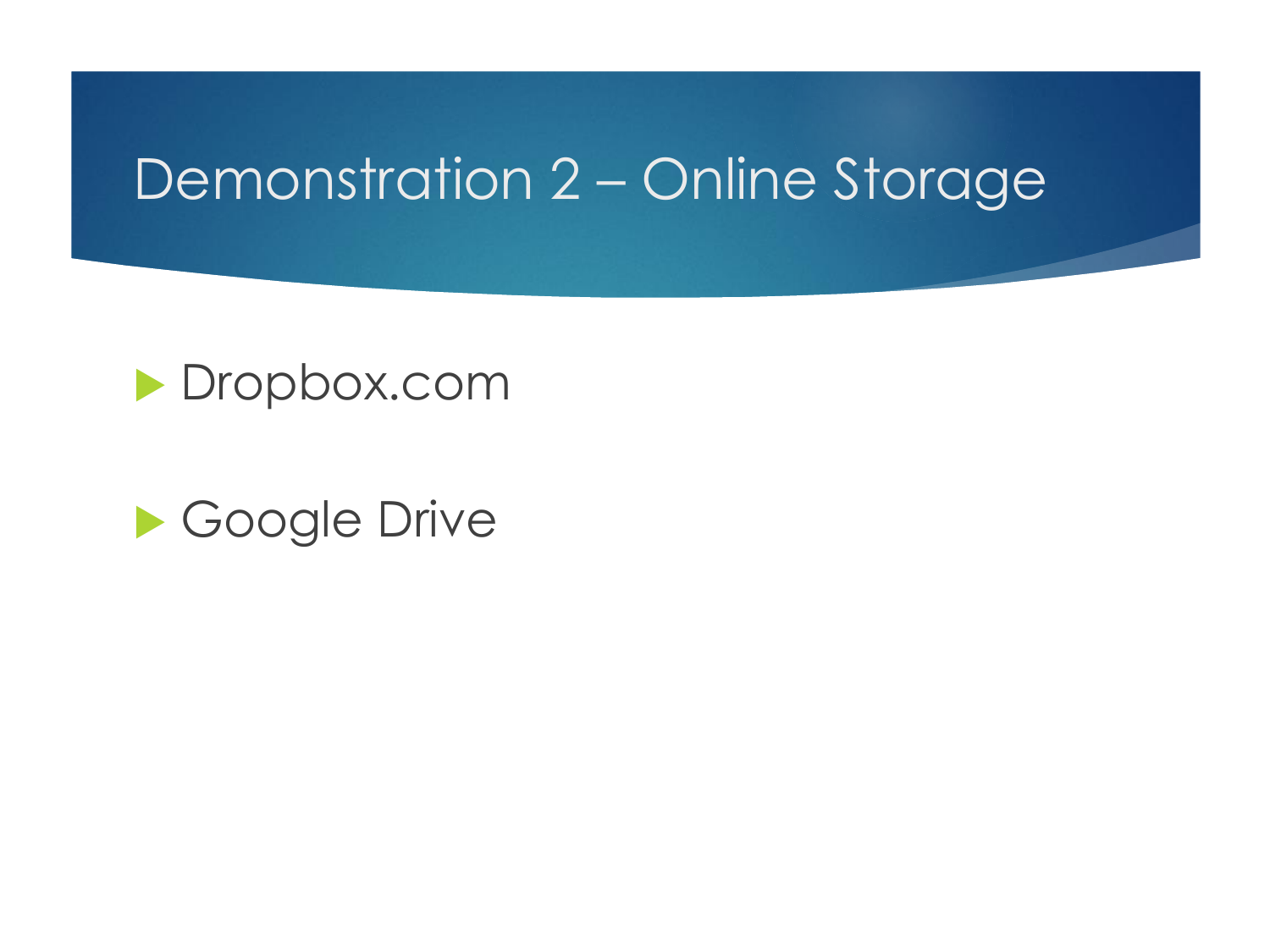### What about backing up my email?

It depends on the type of email you use…..

# POP3 or IMAP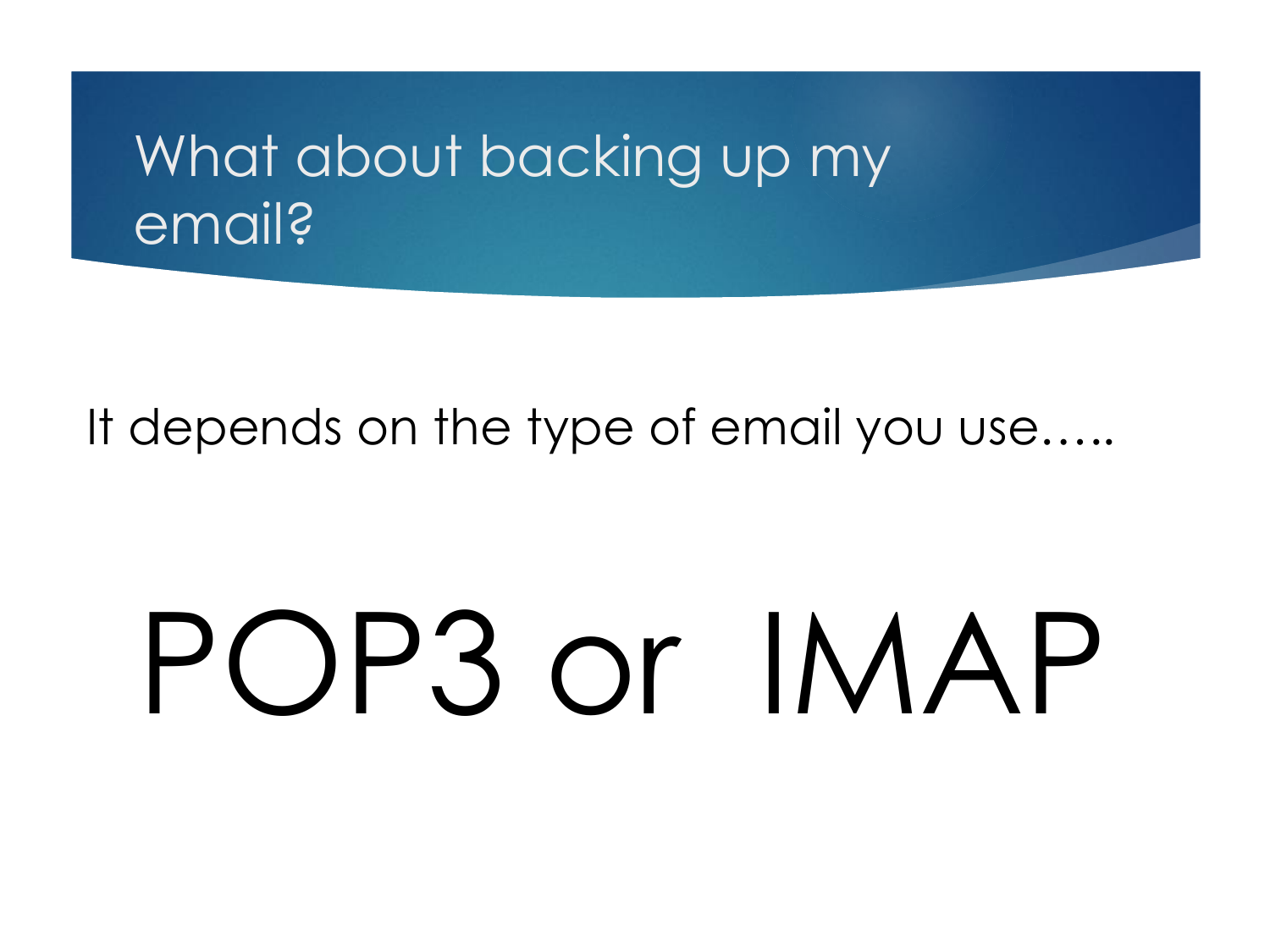## POP3



Inbox - Unified Folders File Edit View Go Message ≛ Get Messages ▼ ■ Write  $\blacksquare$  Inbox (1133) Drafts (4)  $\geq$  Templates > Sent > di Archives (893) > Junk (3101)  $\vee$  Deleted (2)  $\ln$  info@ctartech hiz $(6)$ 



- Older type of technology
- Does not 'synchronise'
- Not suitable of more than one device.
- All mail kept on PC/laptop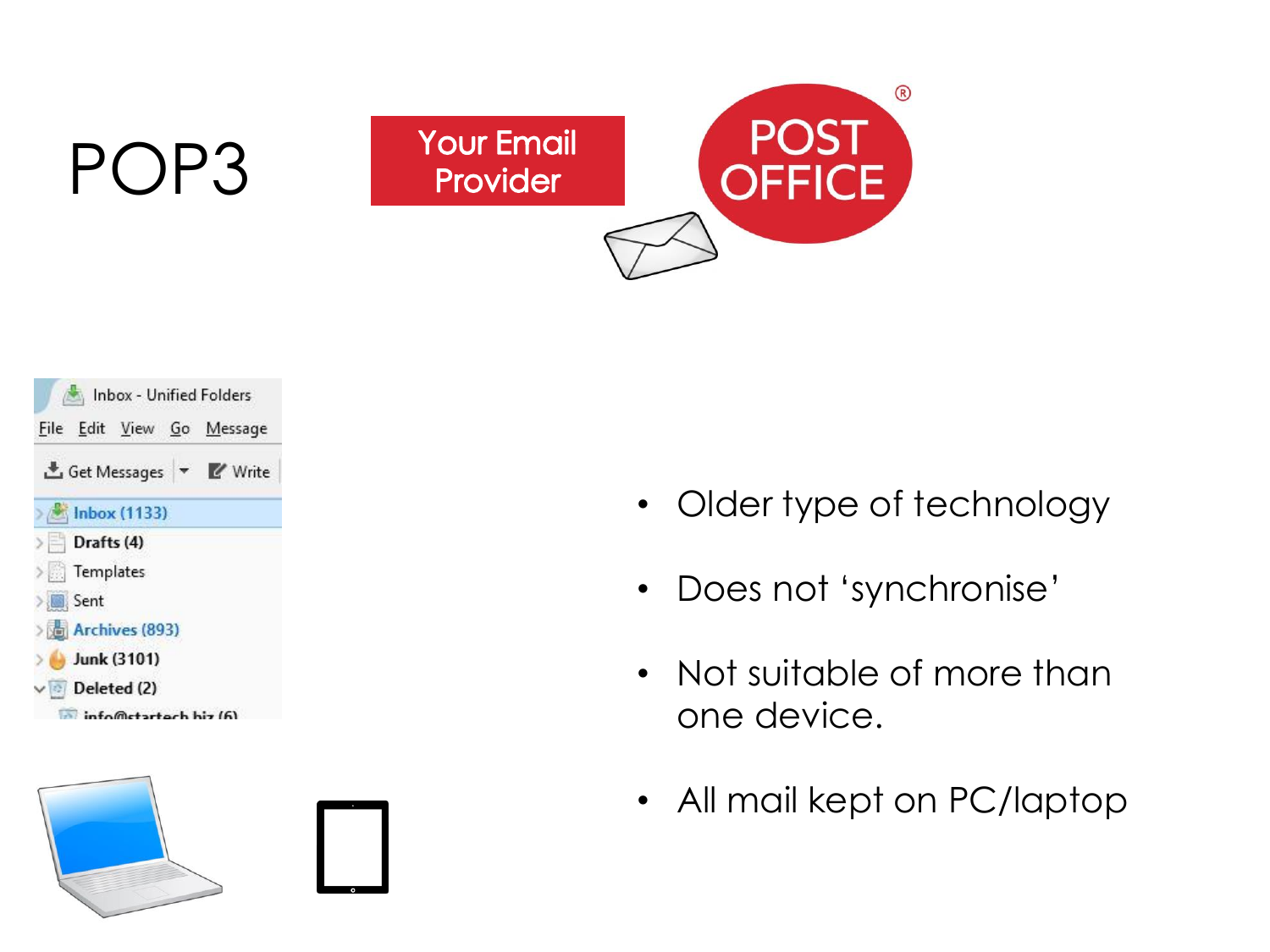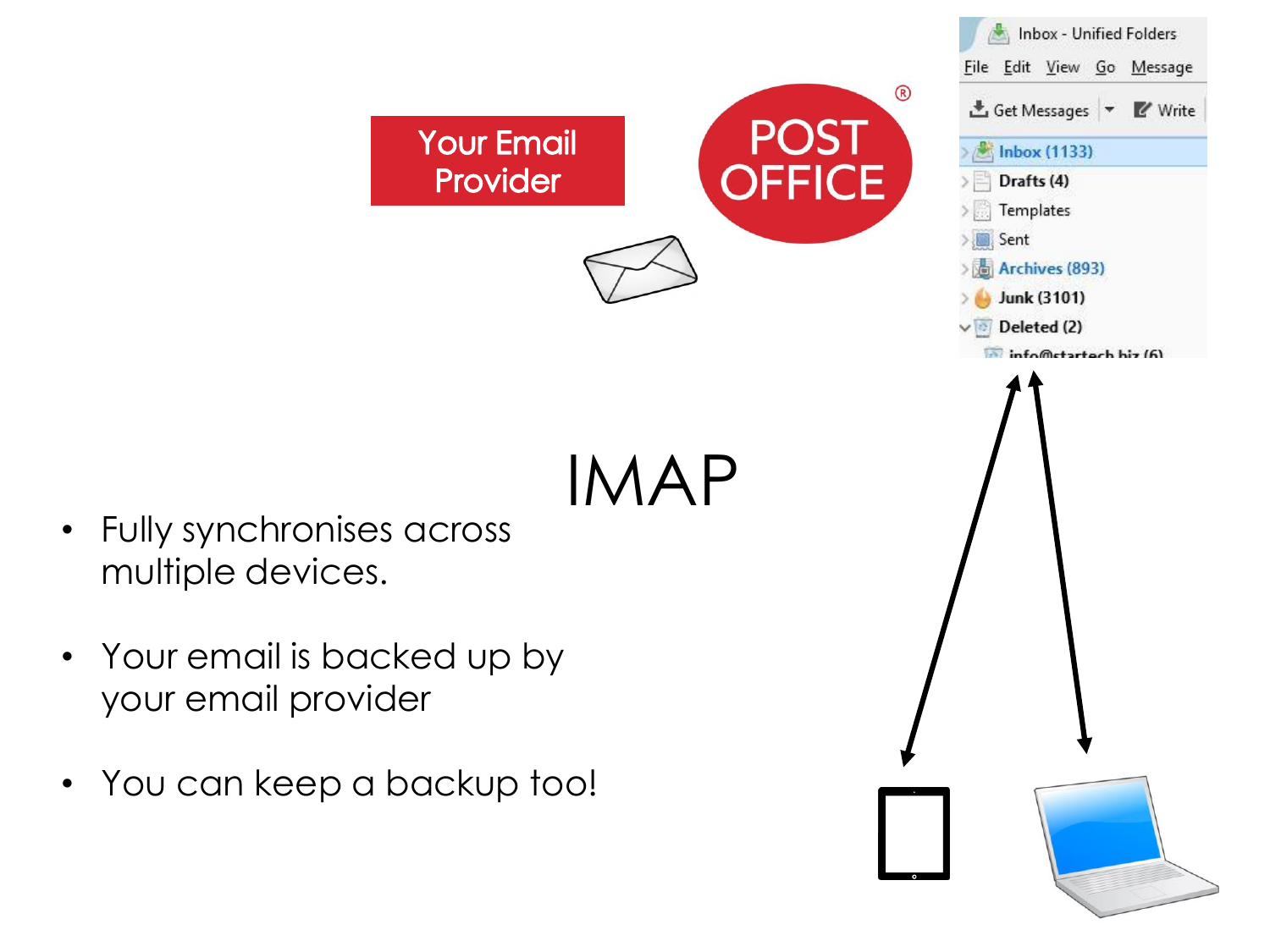### Am I using POP3 or IMAP?

### **Try this link**

<http://tinyurl.com/pcc-imap>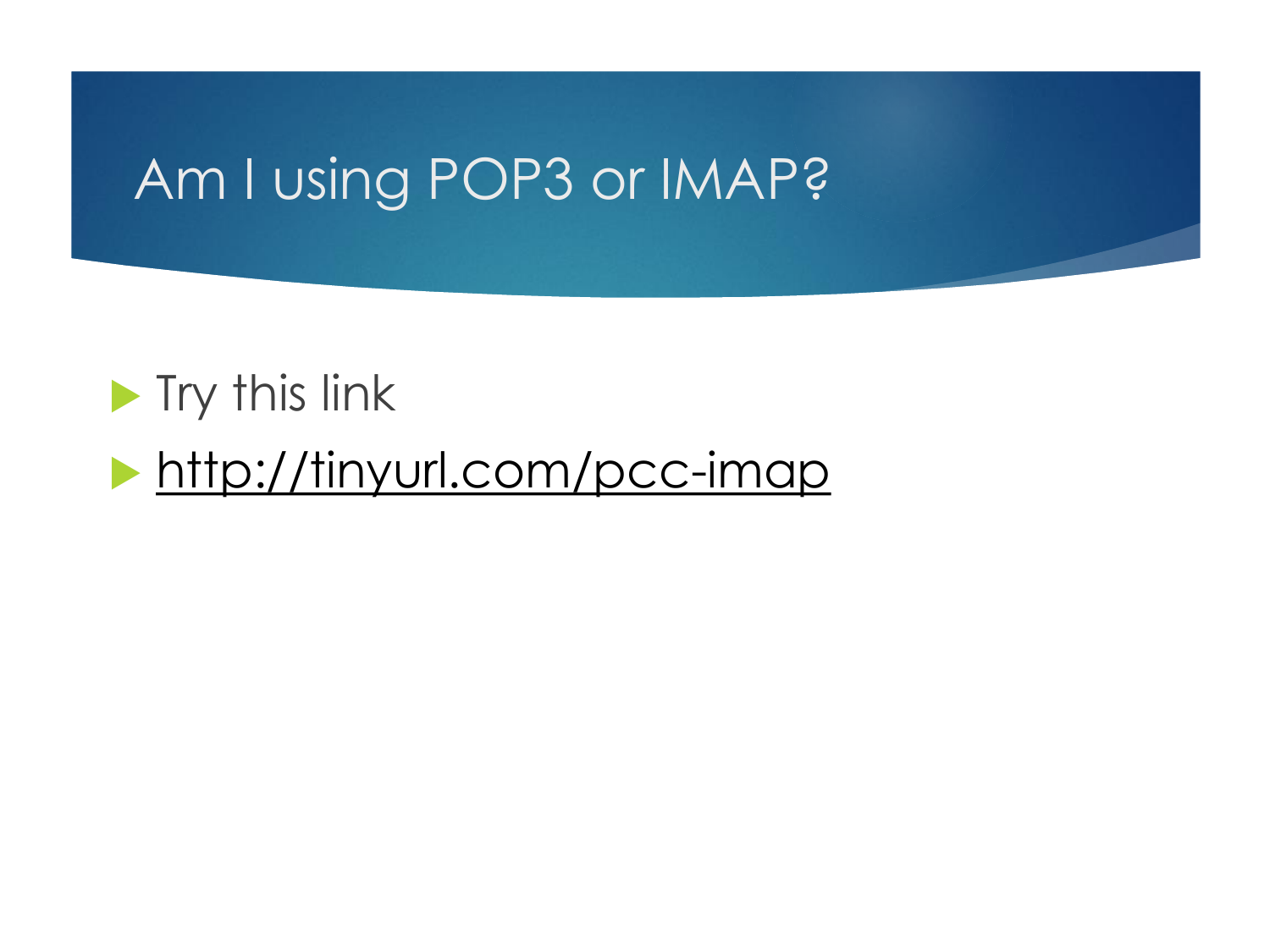## And finally……

### **The top 3 upgrades to do on a PC or** laptop.

- **I** Upgrade from a mechanical drive to a fast solid state drive.
- Upgrade memory.
- Upgrade operating system..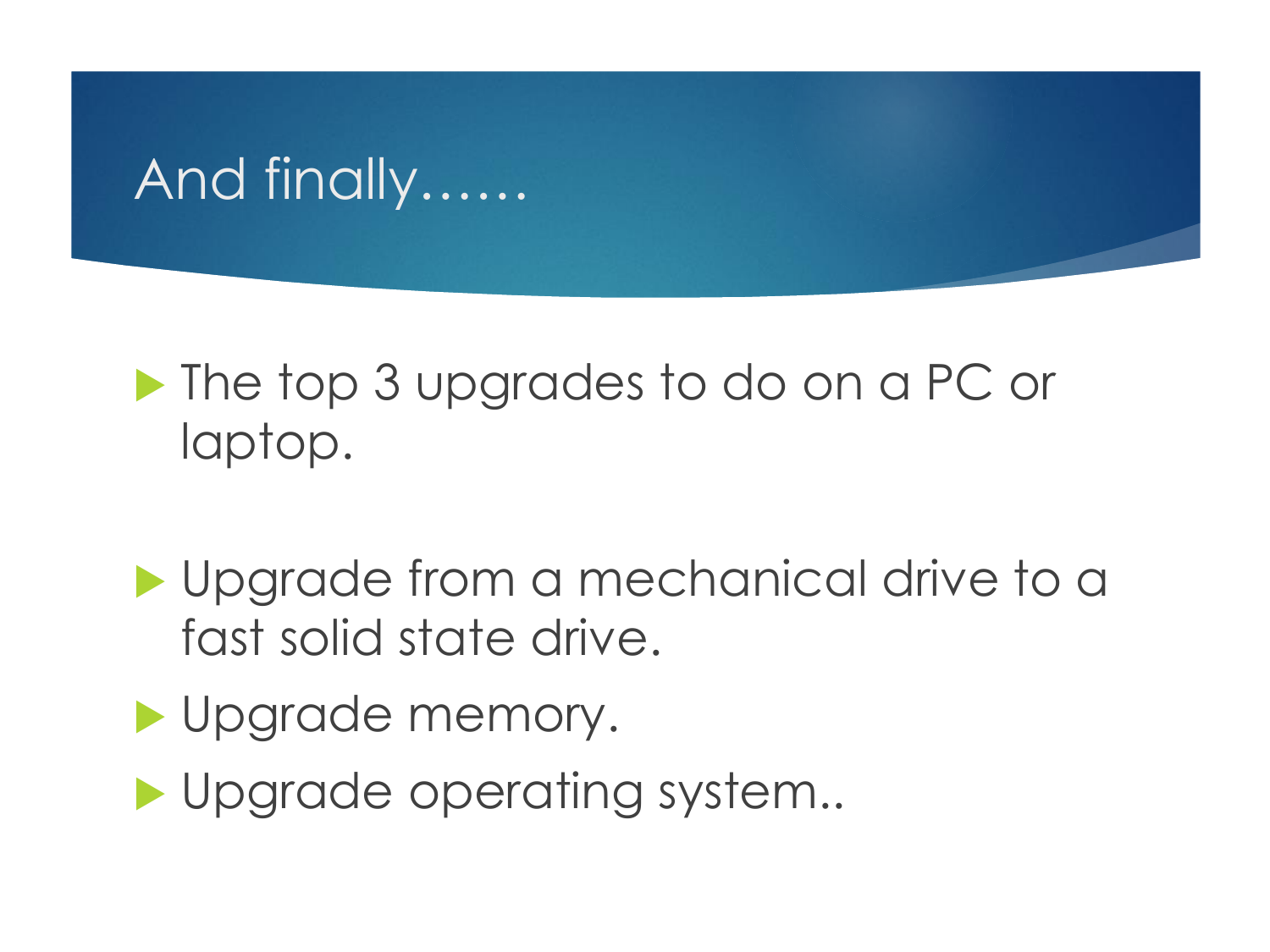### Windows 10 upgrades

**If you are using Windows 7, Windows 8 or** Windows 8.1 you can upgrade for free....

As long as you do it before 29th July 2016

After that expect to pay £80 - £100 for an upgrade licence.